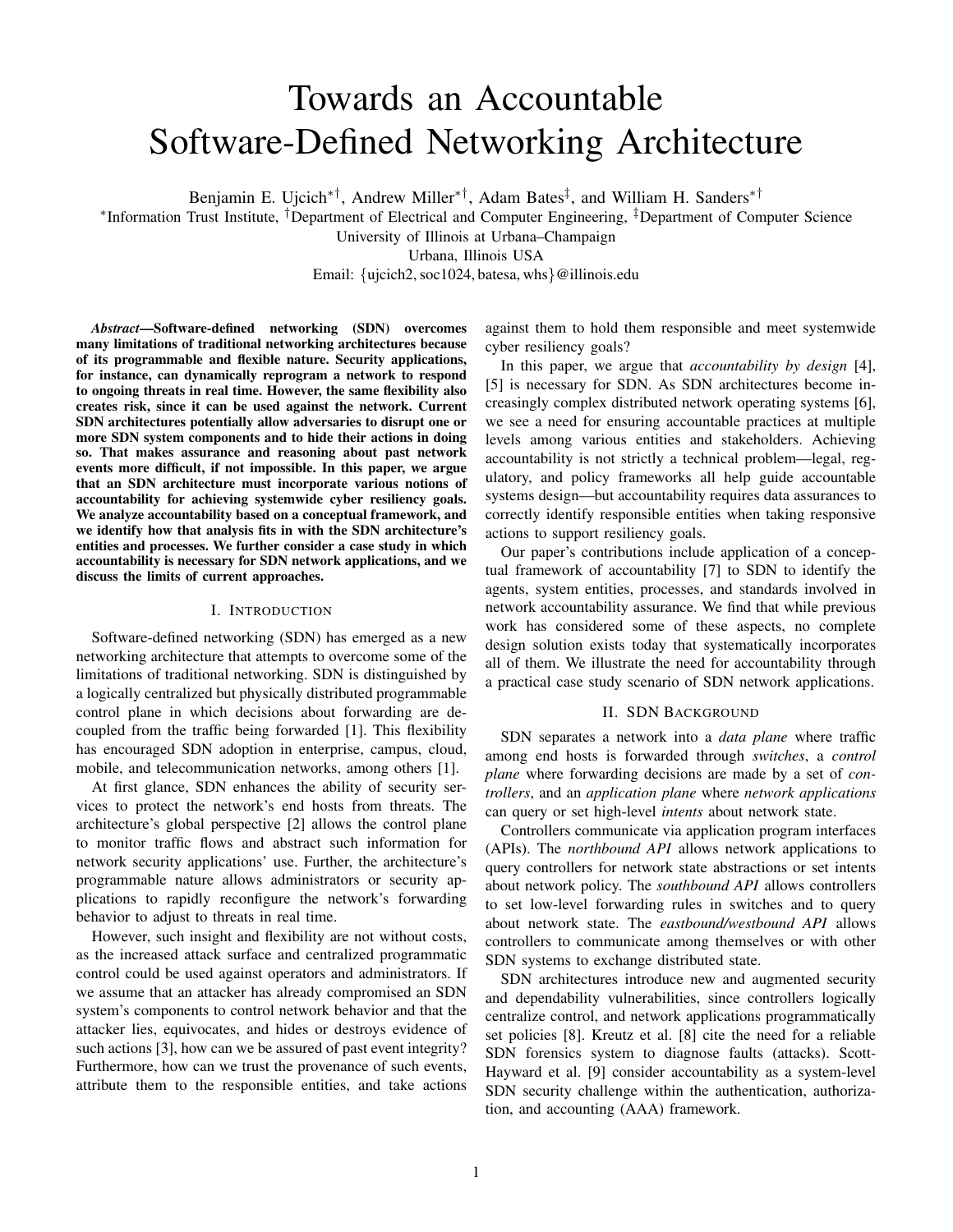| Who is accountable to whom                                                                                                                                                                                                                                                        | What one is accountable for                                                                                                                                                                                                         | <b>Assurance mechanisms</b>                                                                                                                                                                           | <b>Standards</b>                                                             | <b>Effects of breach</b>                                                                            |
|-----------------------------------------------------------------------------------------------------------------------------------------------------------------------------------------------------------------------------------------------------------------------------------|-------------------------------------------------------------------------------------------------------------------------------------------------------------------------------------------------------------------------------------|-------------------------------------------------------------------------------------------------------------------------------------------------------------------------------------------------------|------------------------------------------------------------------------------|-----------------------------------------------------------------------------------------------------|
| • Software process level<br>- Switch-switch<br>$-$ Controller-switch<br>- Controller-application<br>$-$ Controller-controller<br>• User level<br>- Network administrators<br>- Security administrators<br>- End users<br>• Organizational level<br>- Clients-providers<br>- Peers | • Forwarding / topology<br>• Intent / $policy$<br>- Network resources<br>$-$ Constraints<br>- Criteria<br>$-$ Instructions<br>• Configuration<br>• Authorization / access<br>- Permissions and roles<br>- Authentication and access | • Data provenance<br>• Authenticated logging<br>- Tamper-proof<br>- Non-repudiable<br>• Fault tolerance<br>- Byzantine fault tolerance<br>- Graphical modeling<br>$-$ Blockchains<br>• Roots of trust | $\bullet$ Legal<br>• Regulatory<br>$\bullet$ Policy<br>$\bullet$ Contractual | • Deterrence<br>- Loss of money<br>- Loss of reputation<br>• Resiliency<br>- Response<br>- Recovery |

#### TABLE I SUMMARY OF DESIGN CONSIDERATIONS AND PROPERTIES FOR SOFTWARE-DEFINED NETWORKING ACCOUNTABILITY

III. DESIGNING AN ACCOUNTABLE SDN ARCHITECTURE

Accountability is the "security goal that generates the requirement for actions of an entity to be traced uniquely to that entity" and which supports "nonrepudiation, deterrence, fault isolation, intrusion detection and prevention, and afteraction recovery and legal action" [10]. We borrow concepts from the public policy domain, in particular the accountability framework for designing accountable systems proposed by Mashaw [7], to analyze accountability as it applies to SDN architectures and entities. Table I summarizes the design considerations and desirable properties for SDN accountability.

## *A. Who is accountable to whom?*

We follow Mashaw in describing accountability as relationships between entities. To say "*A* is accountable to *B*" means that *A* behaves according to processes guided by standards by which *B* can correctly attribute *A*'s actions and take responses against *A* if *A* deviates from such processes and standards. (The meanings of *processes* and *standards* are explained in detail throughout the remainder of Section III.)

We organize those relationships at three levels: software process, user, and organizational accountability.

*1) Software process level:* SDN software components should keep each other accountable for low-level network state changes so as to attribute actions to particular software instances for troubleshooting (e.g., fault isolation) or for forensics. We identify the following accountability-critical classes of inter-process relationships:

*a) Switch–switch:* Switches should keep each other accountable for their data plane forwarding actions. In particular, they should ensure that packets traverse the correct switches to enforce isolation guarantees and forwarding accountability [11].

*b) Controller–switch:* Controllers should keep switches accountable for their actions to ensure that network intents are followed. For instance, switches should attest to their current forwarding behavior state and report it to controllers.

*c) Controller–application:* Controllers should keep network applications accountable to ensure that conflicting policies are mitigated according to a permissions model [12]. To ensure trustworthy network applications [8], it is necessary to hold network applications accountable for actions they take that affect the network state [12]. Application developers and publishers should be held accountable, too.

*d) Controller–controller:* In contrast to a single centralized controller, distributed controllers should provide high availability, scalability, and fault tolerance properties [6]. Distributed controller instances share copies of the network state and may act as clients in reading from a distributed data store [13], [14]. Given that the network's intelligence is logically centralized in the controllers, they should keep each other accountable for network state changes.

*2) User level:* Network and security administrators should keep each other accountable for decisions that affect network state, particularly if the administrators have the potential to collude or are assumed to be individually untrusted [15]. Administrators should keep the network's end users accountable for their actions on the network, such as equitably sharing network resources based on policy.

*3) Organizational level:* Organizations should keep other organizations accountable for network resources when considering client–provider or peer models. In cloud computing, for instance, a provider should use a telemetry service to account for network resources used by clients, and clients should be able to audit providers to ensure that the services requested are being provided in practice [16]. For an autonomous system (AS), each AS should make other ASes accountable for their Border Gateway Protocol (BGP) advertisements or for the inter-AS network resources (e.g., bandwidth) they use related to peering agreements.

### *B. What is one accountable for?*

An accountable architecture accounts for the system's "state" and state changes via events or actions taken by system entities. Here, we identify several notions of state.

*1) Forwarding behavior and topology:* From the data plane perspective, the network's state consists of the forwarding behavior (e.g., flow table entries) and the topology (e.g., ports, links, switches, hosts). In OpenFlow-based SDNs, the forwarding behavior is defined by flow tables that consist of flow entries with matching attributes and a set of actions to take for matching packets [17]. The topological information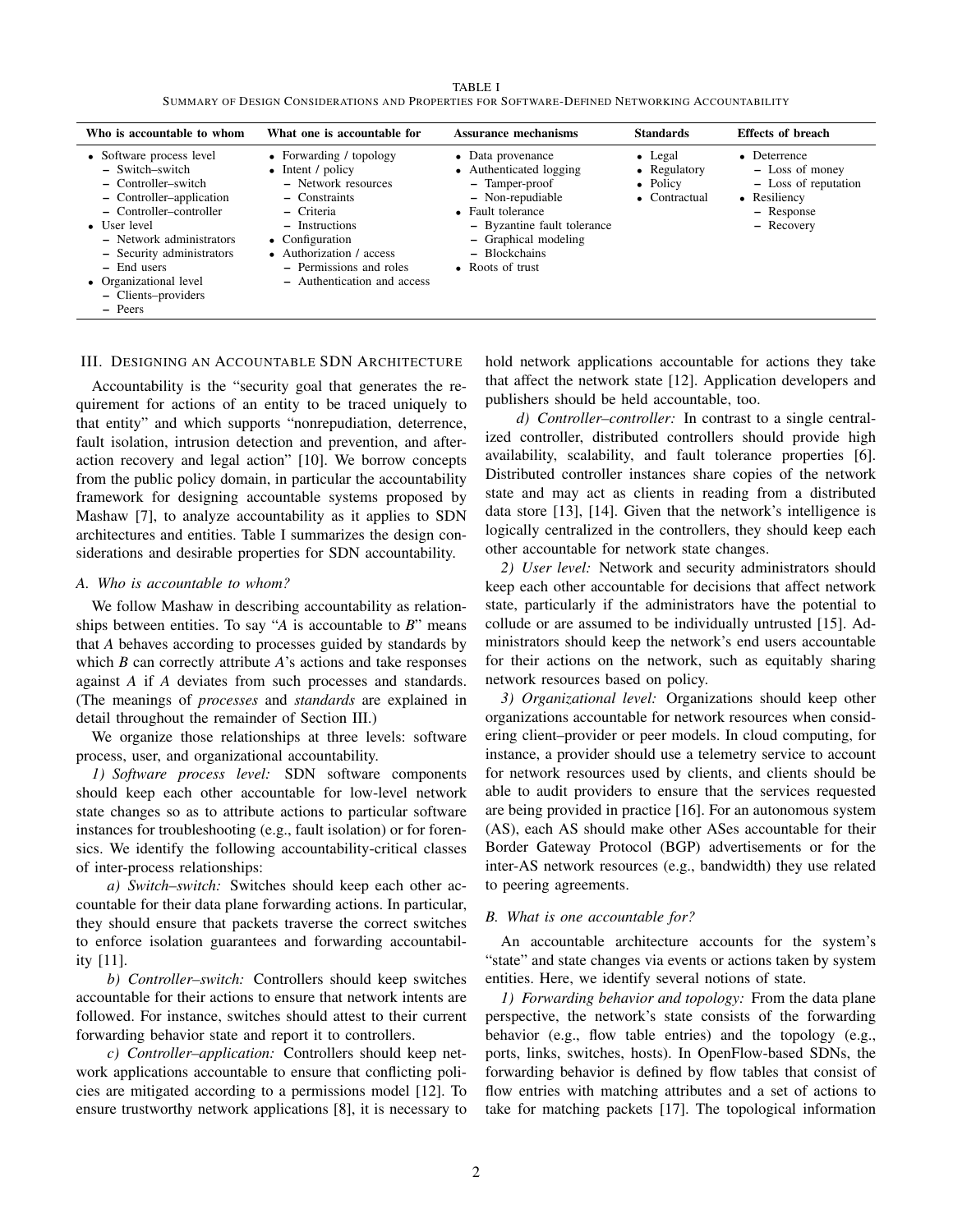is based on switch configuration [17] and also from auxiliary protocols such as the Link Layer Discovery Protocol (LLDP) and the Address Resolution Protocol (ARP) [18].

*2) Intent and policy:* From the application plane perspective, the network's state consists of the policies implemented by intents. ONOS [6], for instance, defines intents by network resources (e.g., ports, links), constraints (e.g., bandwidth), criteria (e.g., matching headers), and instructions (e.g., header modifications, output). Intents contrast with specific protocols like OpenFlow [17] by abstracting the implementation details.

*3) Configuration:* From a system administrator's perspective, each network component requires configuration. OF-Config [19] configures switches, changes port states, and changes security certificates, among other functions.

*4) Authorization and access:* From a security administrator's perspective, the network requires a system for authorizing users' actions based on roles and permissions. Such a system needs to record state modification, permissions, and authentication and access events, among other records [12].

# *C. What process assures accountability mechanisms?*

We now consider four necessary classes of assurance mechanisms, including their uses to date in SDN and other fields.

*1) Data provenance:* Arguably, the most important property of data assurances for accountability is their ability to answer questions about where data came from and why the data came to be [20]. Data provenance answers these questions by attributing data to their sources in order to support audit trail generation [21]. Data provenance has been used in database systems [20] and in distributed systems for identifying which system components took specific actions [22]. Dwaraki et al. [23] model SDN forwarding state changes through a distributed version control system to answer provenance queries about network state, though the architecture does not assume an adversarial setting.

*2) Authenticated logging:* While data provenance explains data origins, an adversarial setting requires assurance that the stored data cannot be tampered with. Authenticated data structures (e.g., Merkle trees) provide a way of implementing tamper-proof logs [24]. Each log entry is associated with a cryptographic hash, and tampering with previous log entries makes tampering evident. Among different entities, each entity can digitally sign entries it makes to the log and thus cannot repudiate previous entries it has signed. Porras et al. [12] extend the Floodlight SDN controller to include an application audit module for associating logged events with their sources.

*3) Fault tolerance:* Accountability does not begin only after the system as a whole has already failed. Many systems are designed to tolerate (or mask) failed components. When some component fails, the failed component should be held accountable for its actions and for events attributed to it.

Byzantine fault tolerant (BFT) protocols are a practical way to make many systems more robust, and the security they offer is evaluated by the strength of their guarantees (i.e., the weakness of their assumptions). PBFT [25], for instance, guarantees that a network of  $N = 3f + 1$  replicas can tolerate up to

f corrupted instances that behave arbitrarily or maliciously. Furthermore, most BFT protocols guarantee liveness and high availability under very weak assumptions about the ability of the uncorrupted nodes to communicate; they also guarantee consistency even in a completely asynchronous network.

While the system as a whole should exhibit some degree of fault tolerance (as previously explored in the SDN context in [13], [14]), the subsytems used to ensure accountability should be especially fault-tolerant. BFT protocols must typically rely on at least a majority of the nodes to ensure safety and liveness, though secure network provenance (SNP) can rely on an even weaker assumption [26]. SNP uses a provenance graph to capture events in a distributed system, and minimally requires only one correct node to have witnessed an event in order to attribute it. Cryptocurrencies have recently popularized the use of widely distributed BFT protocols to provide a transparent and publicly verifiable transaction log known as a "blockchain." Blockchain updates are relatively expensive and slow, but this trade-off may be appropriate for accountability-critical information.

*4) Roots of trust:* By adopting accountability as an explicit design goal, we strive to reduce the amount of trust in the system. However, no design is perfect, and we believe practical architectures will still require some "roots of trust" upon which the system's security relies. Explicit descriptions of these roots of trust will be essential to evaluating accountability designs. To validate a design, we must identify the trusted entities and justify their trustworthiness. In the SDN context, for instance, Jacquin et al. [27] propose a trusted SDN architecture by placing trust in trusted platform modules (TPMs).

# *D. By what standards should accountability be judged?*

Given that the network infrastructure is a central component of many institutions, and that it can "see" everything (including sensitive data) [2], an accountable SDN may be necessary in practice for meeting or aiding legal, regulatory, policy, or contractual requirements. In this context, standards set the accountability requirements that must be met.

Accountability standards are derived through laws, regulations, and policies. In the U.S., for instance, federal laws and regulations set domain-specific accountability standards as they apply to health records (e.g, HIPAA), educational records (e.g., FERPA), and financial records (e.g., Gramm– Leach–Bliley Act), among other domains.

We can also apply accountability in the context of other policies, such as network neutrality. The Council of the European Union recently passed network neutrality regulations for European Union member states, noting that "a significant number of end-users are affected by traffic management practices which block or slow down specific applications or services" [28]. Here, accountability includes customers and regulators who keep network providers accountable for their network management practices, as the regulation states that "reasonable traffic management measures. . . should be transparent, non-discriminatory and proportionate, and should not be based on commercial considerations" [28]. Accountable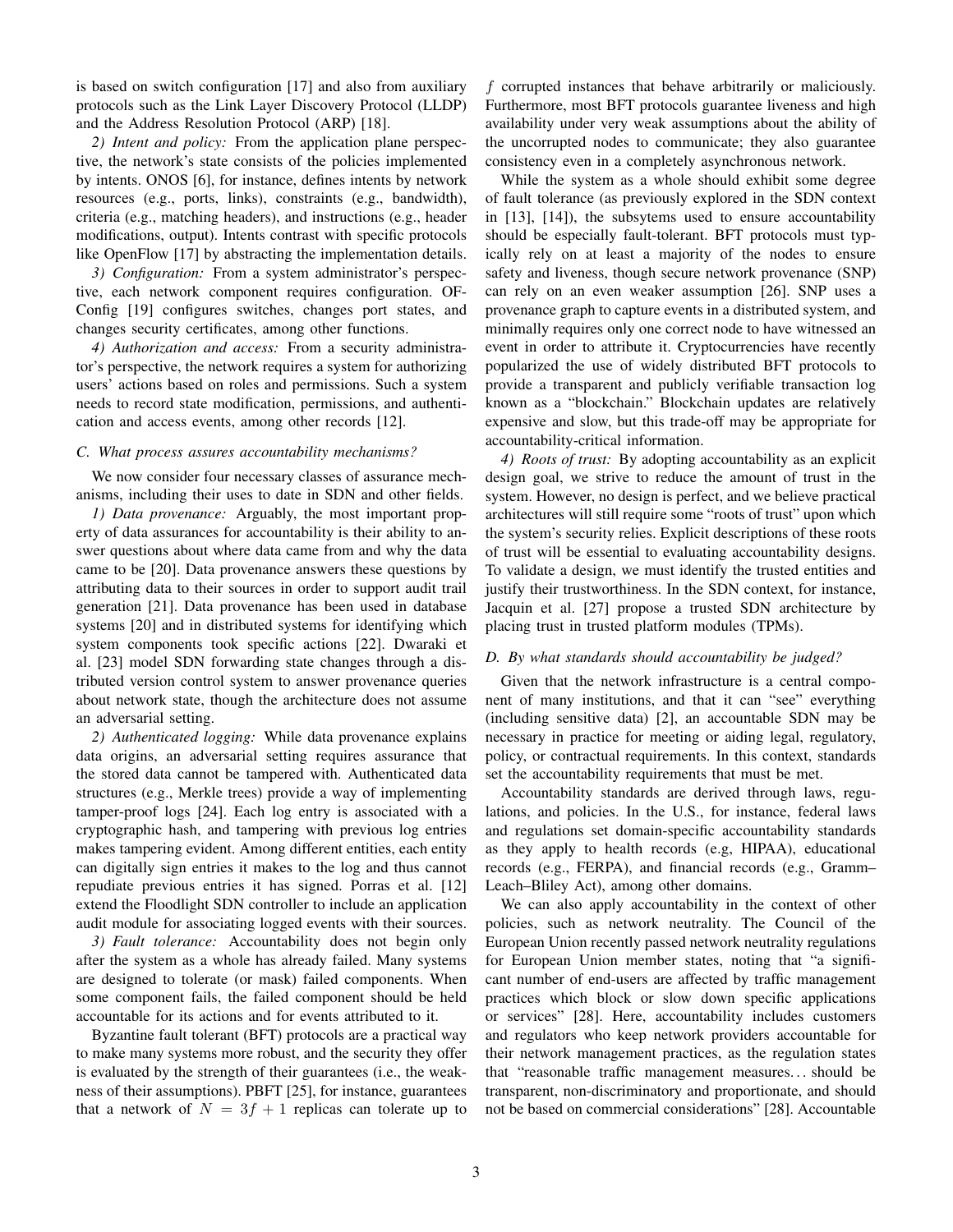designs can help ensure compliance with these regulations and can support their enforcement.

Outside of established legal regulations, any two parties can decide to enter into contractual service level agreements (SLA) regarding network resources, and the agreement's terms can set the standards that determine which entities and processes assure accountability and the effects of breaching the standards.

# *E. What are the effects of breaching standards?*

Accountability can provide a natural deterrent against some classes of attacks, and can therefore have a passive effect of helping parties conform to agreed-upon standards. However, accountability can also play a more active role in system resiliency by supporting responses that restore the system to correct function after a failure.

*1) Deterrence:* An accountable SDN architecture may provide a disincentive to attack the network or deviate from agreed-upon rules, as such an attack or deviation could be attributed to the responsible entity [29]. As a result, the responsible entity has something to lose if it had previously pledged something of value in order to participate [30]. The loss may be monetary, as detailed by an agreed-upon SLA or smart contract [31]. Alternatively, the loss may be implicit and reputational, such that other entities choose not to participate with the responsible entity after discovery [30].

*2) Resiliency:* Such deterrence alone may not provide enough disincentive to stop an attacker from attacking a network, and in such cases, intrusion tolerance designed to meet system resiliency goals is necessary. The resiliency process is often defined as comprising detection, response, and recovery phases. Accountability clearly plays a role in detection, but it also provides essential information for effective responses.

Each entity may audit other entities to identify misbehavior and attribute it to the responsible entity. Upon detection, an entity may report to other entities to indicate that they should take some response action. For instance, a misbehaving entity might be isolated by peer entities so as to allow for human intervention (e.g., forensic analysis by a security administrator) while still meeting system service goals. Finally, for recovery, two existing mechanisms for SDN include partial configuration rollback [32] and elastic controller provisioning [33].

## IV. CASE STUDY: ACCOUNTABLE SDN APPLICATIONS

We now consider a case study of applying the accountability process to SDN network applications.

# *A. Scenario*

As controller software has become increasingly complex, there has been a proliferation of available network applications (apps) that network and security administrators can deploy. HP Enterprise, for instance, offers an SDN App Store [34] where users can download monitoring, security, optimization, orchestration, and visualization tools that coordinate with the HP VAN SDN controller. At the time of this writing, 35 of the 39 apps are provided for free, and 29 of the 39 apps were developed by third parties outside of HP Enterprise [34].

A natural security question arises: how can we trust network applications? Furthermore, how can we attribute actions that they take? Consider a simple example of three systemwide network applications used by a cloud provider: 1) an intrusion detection system (IDS) app monitoring all external-bound data plane traffic for intrusions, 2) a quality of service (QoS) app supporting network SLAs between the cloud provider and its clients, and 3) a firewall app protecting the data plane from external threats and isolating inter-client traffic.

Suppose the IDS app discovers a potential intrusion with systemic consequences in one of the client's resources, and the "discovery" is later determined to be a false positive. While the potential intrusion is still considered a real threat, the firewall receives the IDS alert and reactively reconfigures the network to block traffic that affects other clients' network resources. The QoS app determines it cannot provide any routing paths that support other clients' SLAs now that particular routes have been blocked, and the agreed terms from the SLAs are thus breached as a result of a nonexistent threat.

Each app, viewed independently, provided its respective services correctly, yet the actions taken on behalf of one client negatively affected other clients. Which entities should be held accountable for breaching the SLAs—the client whose resources caused the alert to be generated, the cloud provider whose security policies required IDS monitoring, the apps' developers whose software generated alerts and actuated the responses that breached the SLAs, or a combination thereof?

Porras et al. [12] consider the application coexistence problem as one in which multiple applications compete to make decisions that affect network behavior. They propose a mediation policy that includes minimal permissions levels, and they suggest implementing application accountability through a security audit service module. While their auditing solution attributes events to the applications that generated them, we posit that this is only one component in the accountability process. How the data can be used afterward to provide attribution, how the collected data relate to each other, and how the data can be used to enforce automatic penalties for the accountable entities must also be considered.

#### *B. Analysis*

Our framework, described previously in Section III, moves accountability from the view of what data are collected to a complete end-to-end view of how those data can be used to assign attribution and drive responsive decisions automatically. We highlight parts of the three-application scenario in which the conceptual framework of accountability can help in the SDN architecture design process.

*1) Provider and clients:* The cloud provider is accountable to its clients for providing acceptable levels of network service (e.g., bandwidth, latency, denial of service protections) as agreed upon contractually in an SLA. Its clients should be able to audit the provider to ensure that the service is provided in practice [16]. The provider and clients can agree on culpability when service levels are breached, and they can codify this logic with smart contracts that include monetary stakes. If a